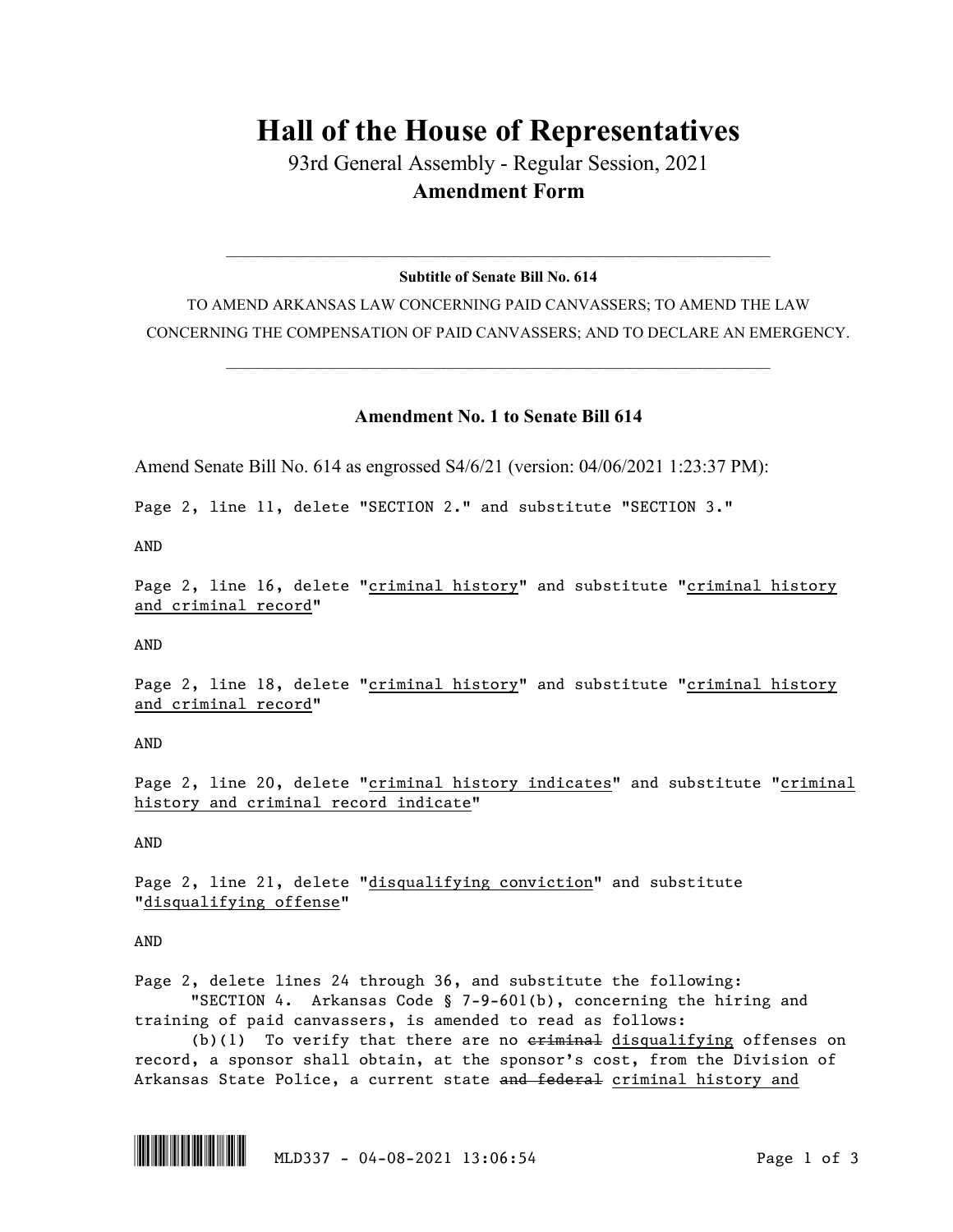criminal record search on every paid canvasser to be registered with the Secretary of State.

(2) The criminal history and criminal record search required by this section shall be obtained within thirty (30) days before the date that the paid canvasser begins collecting signatures.

(3) Upon submission of the sponsor's list of paid canvassers to the Secretary of State, the sponsor shall certify to the Secretary of State that each paid canvasser in the sponsor's employ has passed a criminal background check no disqualifying offenses in accordance with this section.

(4) A willful violation of this section by a sponsor or paid canvasser constitutes a Class A misdemeanor.

(5) The sponsor shall bear the ultimate burden of proving that a paid canvasser registered by the sponsor does not have a disqualifying offense in an administrative proceeding or judicial proceeding."

AND

Page 3, delete lines 11 through 16, and substitute the following:

"(3)(i) A signed statement taken under oath or solemn affirmation stating that the person has not pleaded guilty or nolo contendere to or been found guilty of a criminal felony offense or a violation of the election laws, fraud, forgery, or identification theft disqualifying offense in any state of the United States, the District of Columbia, Puerto Rico, Guam, or any other United States protectorate<sub>j.</sub>

means:

(ii) As used in this section, "disqualifying offense"

(a) A felony; (b) A violation of the election laws; (c) Fraud; (d) Forgery; (e) Counterfeiting; (f) Identity theft; (g) A crime of violence, including assault, battery,

or intimidation;

(h) Harassment;

(i) Terroristic threatening;

(j) A sex offense, including sexual harassment;

(k) A violation of the drug and narcotics laws;

(l) Breaking and entering;

(m) Trespass;

(n) Destruction or damage of property;

(o) Vandalism;

(p) Arson; or

(q) A crime of theft, including robbery, burglary,

and simple theft or larceny;"

AND

Page 4, line 13, delete "criminal background checks" and substitute "criminal history and criminal record searches"